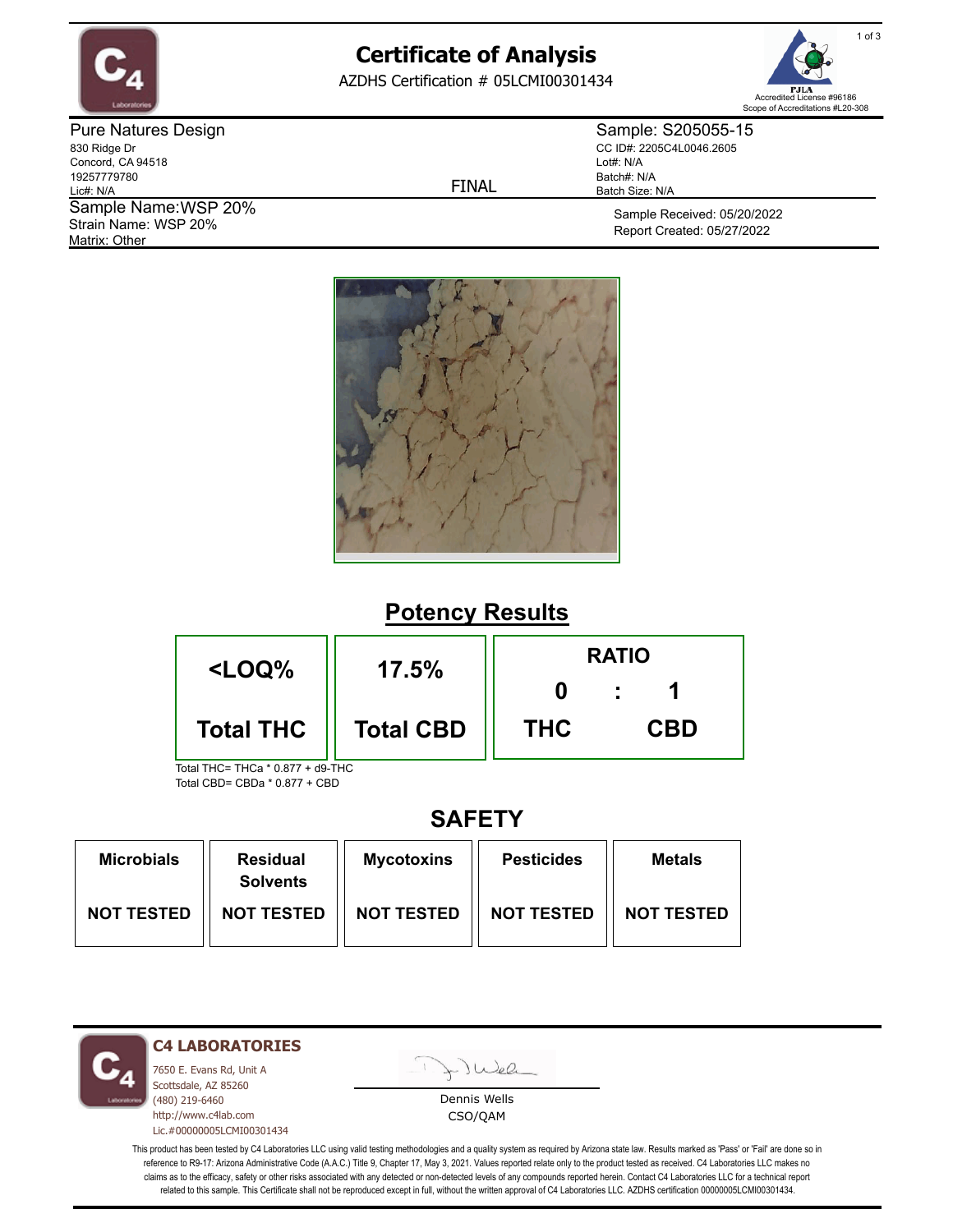

## **Certificate of Analysis**

AZDHS Certification # 05LCMI00301434



Pure Natures Design 830 Ridge Dr Concord, CA 94518 19257779780 Lic#: N/A Matrix: Other Sample Name: WSP 20% Strain Name: WSP 20%

FINAL

CC ID#: 2205C4L0046.2605 Lot#: N/A Batch#: N/A Batch Size: N/A

> Sample Received: 05/20/2022 Report Created: 05/27/2022

Sample: S205055-15

#### **Cannabinoids by HPLC - Commercial**

| Date Analyzed: 05/24/2022 |               | Analyst Initials: KWT                                       |         |                |
|---------------------------|---------------|-------------------------------------------------------------|---------|----------------|
| Analyte                   | LOQ           | <b>Mass</b>                                                 | Mass    | Q              |
|                           | $\frac{0}{0}$ | $\%$                                                        | mg/g    |                |
| THCA                      | 0.116         | <loq< th=""><th><math>&lt;</math>LOQ</th><th>Q3</th></loq<> | $<$ LOQ | Q3             |
| d9-THC                    | 0.116         | $<$ LOQ                                                     | $<$ LOQ | Q3             |
| d8-THC                    | 0.116         | <loq< td=""><td><math>&lt;</math>LOQ</td><td>Q3</td></loq<> | $<$ LOQ | Q3             |
| CBDA                      | 0.116         | $<$ LOQ                                                     | $<$ LOQ | Q3             |
| CBD                       | 0.116         | 17.5                                                        | 175.00  | Q3             |
| CBG                       | 0.116         | $<$ LOQ                                                     | $<$ LOQ | Q3             |
| <b>CBN</b>                | 0.116         | $<$ LOQ                                                     | $<$ LOQ | Q3             |
| <b>CBC</b>                | 0.116         | $<$ LOQ                                                     | $<$ LOQ | Q <sub>3</sub> |
| <b>Total Cannabinoids</b> | 0.116         | 17.5                                                        | 175.00  | Q3             |
| <b>Total THC</b>          | 0.116         | $<$ LOQ                                                     | $<$ LOQ | Q3             |
| <b>Total CBD</b>          | 0.116         | 17.5                                                        | 175.00  | Q3             |

Total THC= THCa \* 0.877 + d9-THC. Total CBD= CBDa \* 0.877 + CBD. LOQ = Limit of Quantitation; NR = Not Reported; ND = Not Detected.

Unless otherwise stated all quality control samples performed within

specifications established by the Laboratory.

Cannabinoids method: HPLC-DAD.



#### **C4 LABORATORIES**

7650 E. Evans Rd, Unit A Scottsdale, AZ 85260 (480) 219-6460 http://www.c4lab.com Lic.#00000005LCMI00301434

Juea

Dennis Wells CSO/QAM

This product has been tested by C4 Laboratories LLC using valid testing methodologies and a quality system as required by Arizona state law. Results marked as 'Pass' or 'Fail' are done so in reference to R9-17: Arizona Administrative Code (A.A.C.) Title 9, Chapter 17, May 3, 2021. Values reported relate only to the product tested as received. C4 Laboratories LLC makes no claims as to the efficacy, safety or other risks associated with any detected or non-detected levels of any compounds reported herein. Contact C4 Laboratories LLC for a technical report related to this sample. This Certificate shall not be reproduced except in full, without the written approval of C4 Laboratories LLC. AZDHS certification 00000005LCMI00301434.

2 of 3